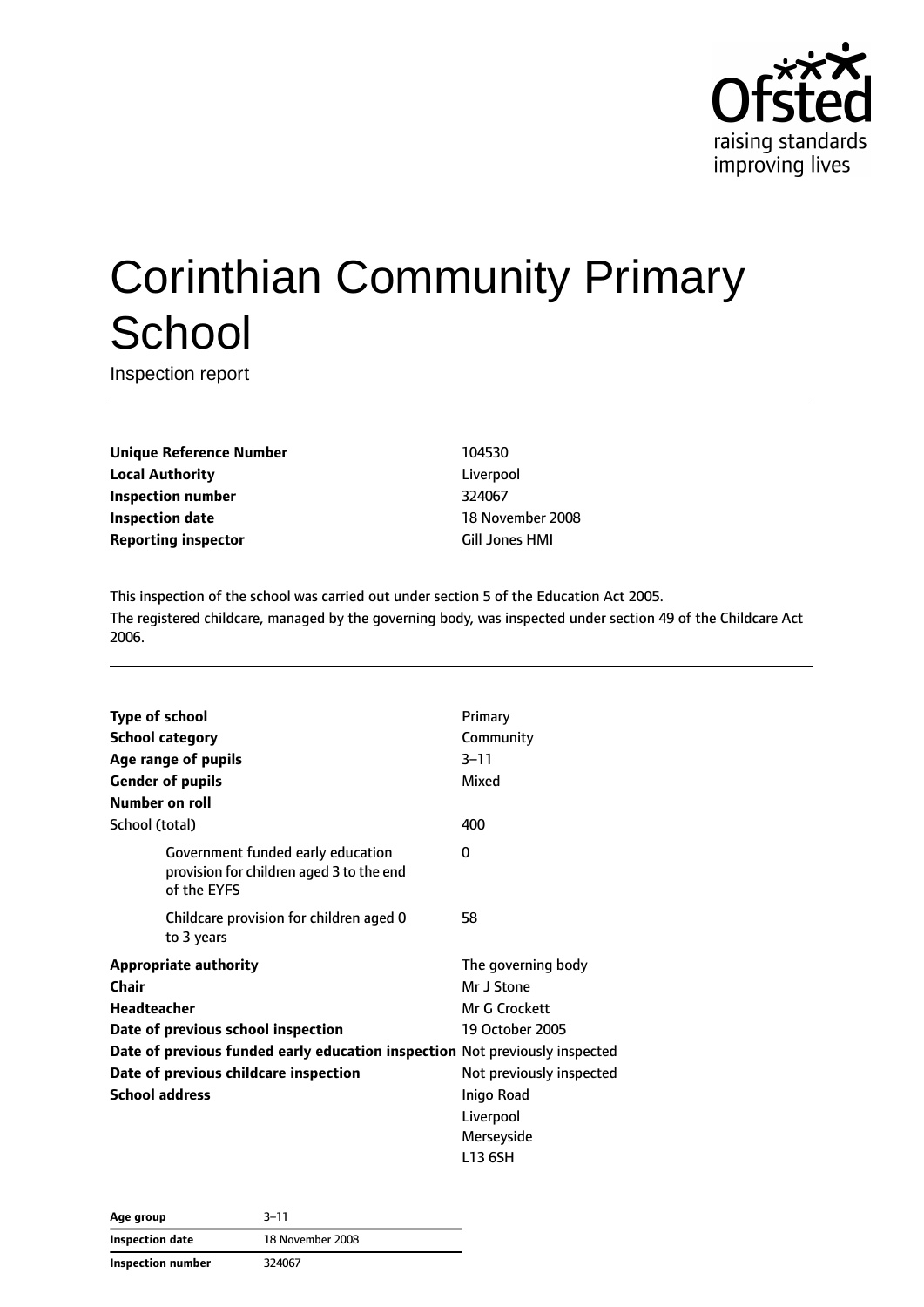**Telephone number** 0151 2285806 **Fax number** 0151 2803243

| Age group         | $3 - 11$         |
|-------------------|------------------|
| Inspection date   | 18 November 2008 |
| Inspection number | 324067           |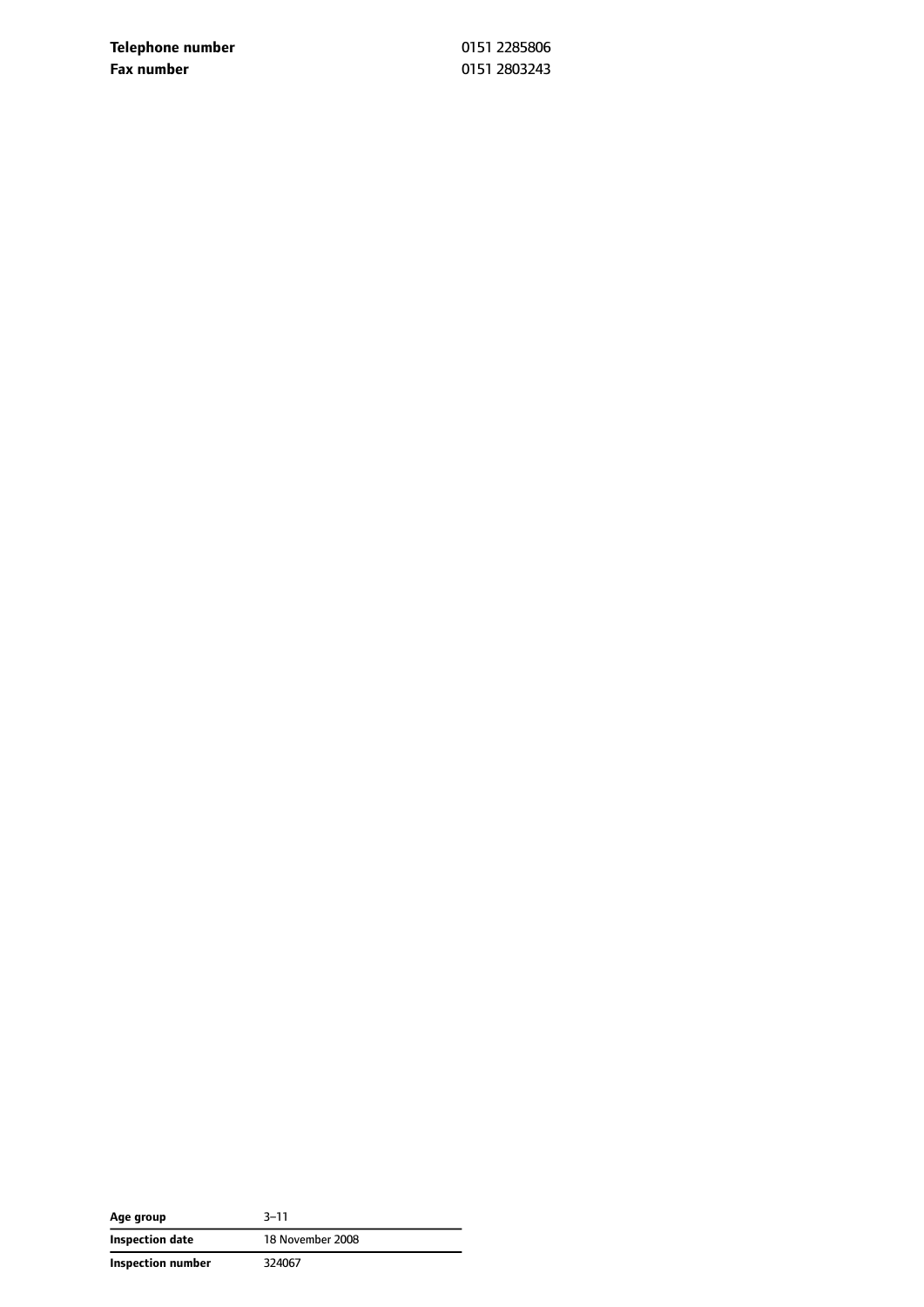.

<sup>©</sup> Crown copyright 2008

Website: www.ofsted.gov.uk

This document may be reproduced in whole or in part for non-commercial educational purposes, provided that the information quoted is reproduced without adaptation and the source and date of publication are stated.

Further copies of this report are obtainable from the school. Under the Education Act 2005, the school must provide a copy of this report free of charge to certain categories of people. A charge not exceeding the full cost of reproduction may be made for any other copies supplied.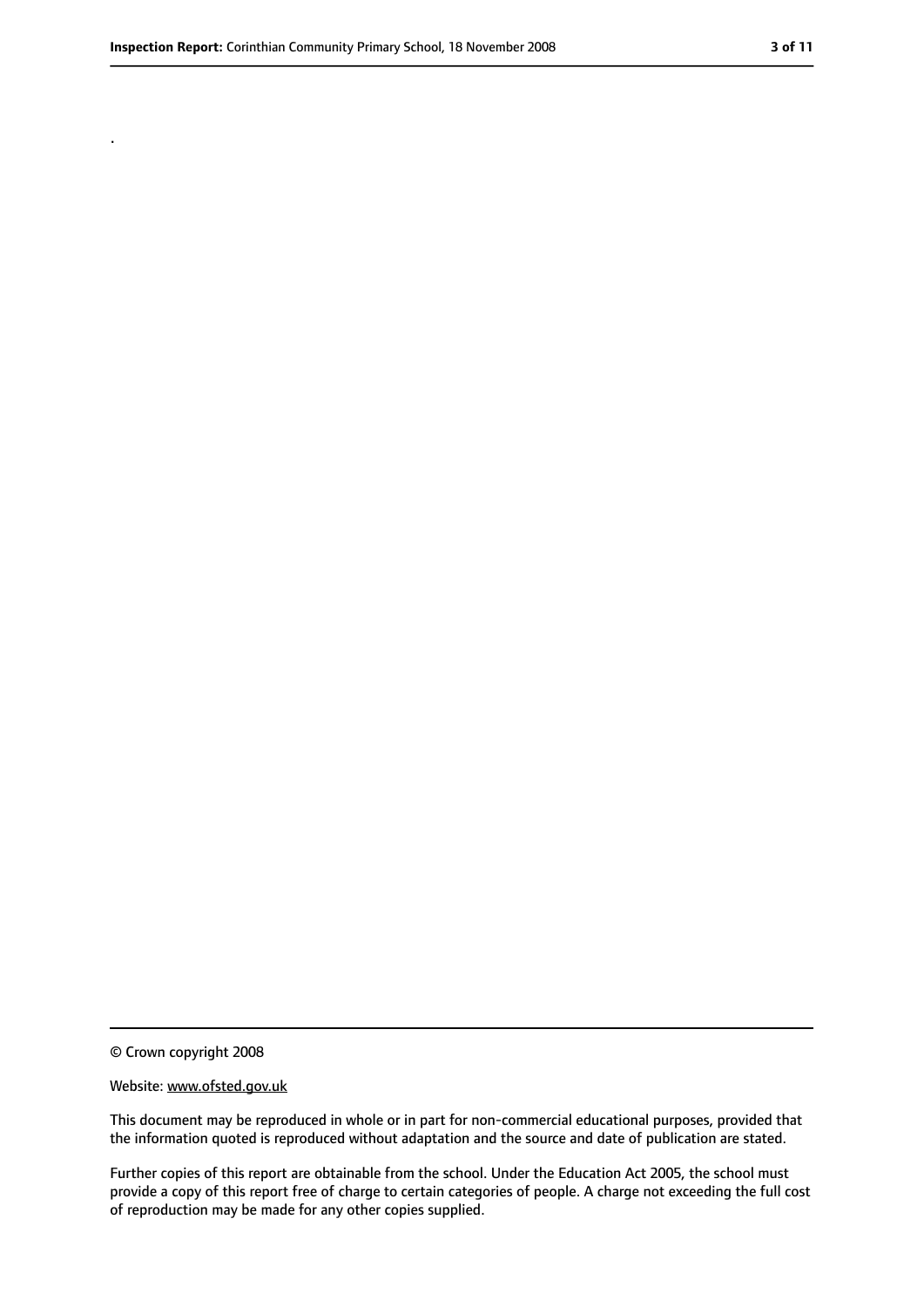# **Introduction**

The inspection was carried out by one of Her Majesty's Inspectors and one Additional Inspector. The inspectors evaluated the overall effectiveness of the school and investigated the following issues: pupils' achievement; their personal development and well-being; the quality of care, guidance and support; and the effectiveness of the leadership and management. Evidence was gathered from: observing lessons; scrutinising school documentation and questionnaires completed by parents; and through discussions with children, governors, staff and the headteacher.

Other aspects of the school's work were not investigated in detail, but the inspectors found evidence to suggest that the school's own assessments, as given in its self-evaluation, were justified. Such assessments have been included, where appropriate, in this report.

### **Description of the school**

This is a larger than average sized primary school situated in the suburbs of Liverpool. Most pupils who attend the school live locally in Tuebrook and Old Swan. The number of pupils entitled to free school meals is above the national average. The majority of pupils are of White British heritage. A very small number of pupils are from minority ethnic backgrounds. None is at the early stage of learning English. The percentage of pupils with learning difficulties and/or disabilities is below the national average. A very small number of these have a statement of special educational need.

The school operates on two separate sites. The school's Early Years Foundation Stage (EYFS Ä Nursery and Reception) and the new Stoneycroft Children's Centre are on one site; Years 1 to 6 on the other. A new deputy headteacher started in September 2008. The school was without a deputy headteacher for the previous year. The school has gained several national awards, which include National Healthy Schools status, the Sports England Activemark and the Basic Skills Award.

The school provides a breakfast, after-school and holiday club called 'Kids in Bloom'. A separate inspection report for this provision is on the Ofsted website.

#### **Key for inspection grades**

| Grade 1 | Outstanding  |
|---------|--------------|
| Grade 2 | Good         |
| Grade 3 | Satisfactory |
| Grade 4 | Inadequate   |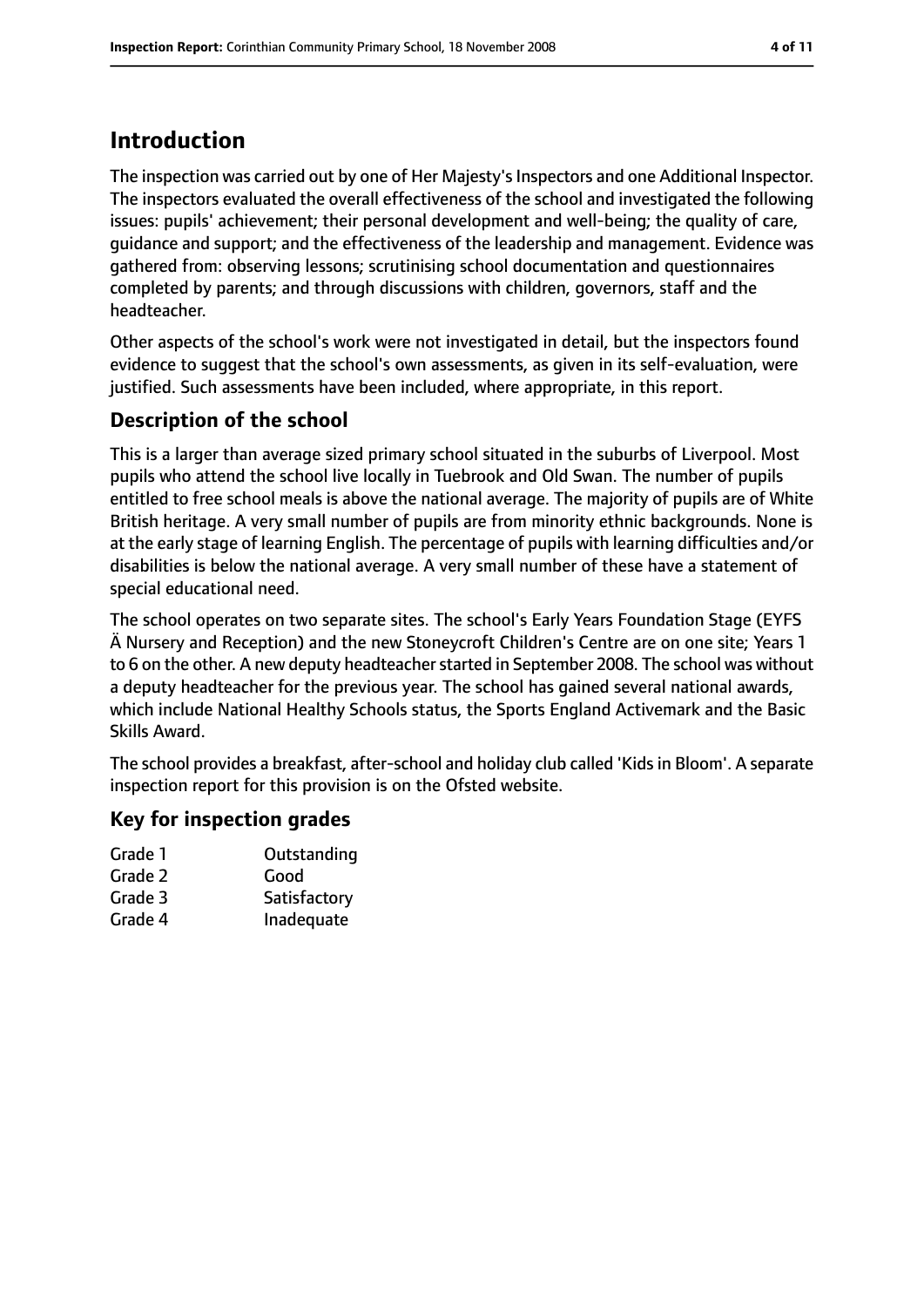## **Overall effectiveness of the school**

#### **Grade: 2**

Corinthian Community Primary School is a good school. It has made steady improvement since the last inspection, particularly in the EYFS, which has benefited from the impact of the new, well resourced children's centre. Pupils achieve well. From starting points which are generally below average when they start school, most pupils leave at the end of Year 6 with standards that are above those reached nationally by 11-year-olds. Pupils are friendly and well mannered; they are proud of their school. Parents appreciate the excellent pastoral care provided by staff, saying the school helps their children to grow in confidence.

The senior leadership team has been strengthened recently by the appointment of the new deputy headteacher. The headteacher and deputy headteacher work well together and share a clear vision for improvement. Staff are supportive of the new leadership team and relationships are good. The facilities in the children's centre are being used effectively for children and families identified as needing additional support. Parents say that teachers are approachable and that their children are happy at school. Since the last inspection, the school has been successful in improving attendance to a satisfactory level. The school meets all the current statutory requirements to safeguard the health, safety and well-being of its pupils.

Pupils' well-being and personal development, including their spiritual, moral, social and cultural development, are good. They have positive attitudes and their behaviour in and around the school is good. Pupils contribute well to the local community, for example, through fundraising and singing at local community homes. The school council is effective and pupils influence decisions that are made, such as alterations to the playground. Pupils say they feel safe in school. They report occasional bullying, but say it is dealt with swiftly and fairly by staff. Pupils are very clear about what is right and wrong and appreciate the good discipline in the school.

The standards reached by pupils at the end of Year 6 have been above the national average since the last inspection. The school's information on the standards reached in 2008 shows they have dipped slightly. The leadership has identified the reasons for this and is taking appropriate action. Standards at the end of Key Stage 1 have been broadly in line with those expected nationally for seven-year-olds for the past three years. This represents good achievement. However, the proportion of pupils who reach the higher level (Level 3) is below that found nationally in reading, writing and mathematics.

The quality of teaching is good. Teachers set high expectations for behaviour and academic achievement. Lessons are interesting and pupils are keen to learn. Excellent relationships between staff and pupils are a strong feature. Teachers use humour skilfully to engage pupils' interest. In the best lessons staff explain the work clearly, set appropriate time limits and work alongside pupils well. Pupils with learning difficulties and/or disabilities are supported effectively by teaching assistants. Where teaching is satisfactory, the pace of learning is slowed because pupils spend too much time listening to the teacher rather than practising their skills. Sometimes the work set does not always provide sufficient challenge for the more able pupils in particular. Teachers mark pupils' work regularly and pupils appreciate the positive comments they receive. However, not enough of the marking shows pupils how to improve their work and links are not often made to their learning targets.

The school provides an excellent range of activities to enrich its good curriculum. Pupils appreciate the visits to the theatre, the drama groups and the residential visit to Colomendy. An excellent range of extra-curricular sports clubs is well supported by pupils and enhances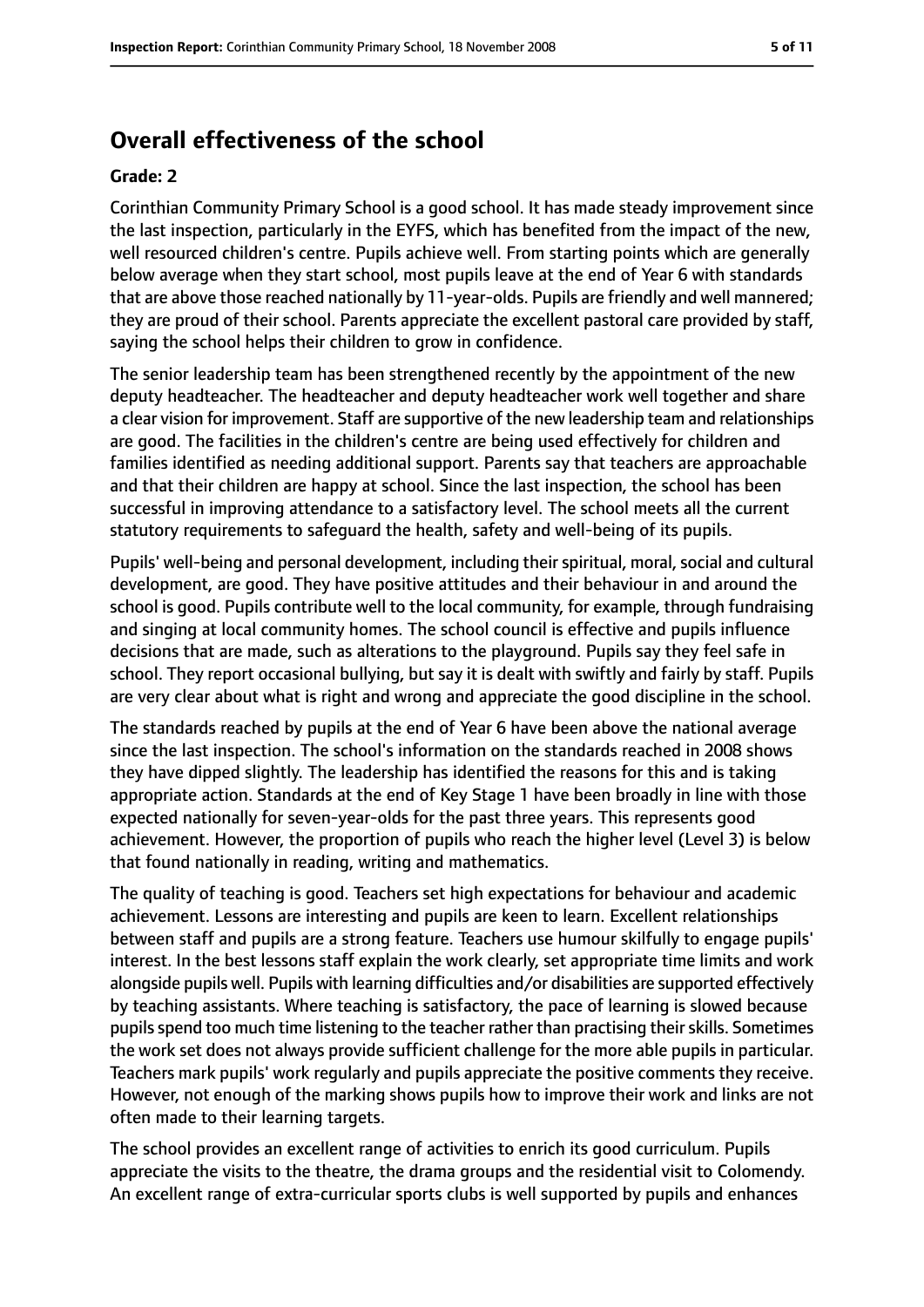their understanding of how to lead a healthy lifestyle. The curriculum meets current statutory requirements and French is taught in all classes. An appropriate emphasis is placed on learning the basic skills in English and mathematics. In some subjects, particularly science, history and geography, an over-reliance on worksheets reduces the opportunities for pupils to practise their writing. They are not able to show teachers what they already know and, as a consequence, teachers' planning is not always focused sharply enough on meeting pupils' learning needs.

Governors are committed to the school and the recent reorganisation of the committee structure is a positive step towards improving their knowledge. However, governors are not yet fully effective in holding the school to account. Partly, this is because the information they receive does not always reflect the school's true priorities. For example, although underachievement in reading has been identified by the school in more than one year group, this is not explicit in the school improvement plan. Subject leaders are keen to improve pupils' achievement in their subject areas, but they do not yet use all the information available to them to ensure that all pupils make good progress in their subject areas. The school has made effective partnerships with other schools to improve the range of opportunities for its pupils. Community cohesion is well supported through effective use of the children's centre as a base for family learning activities. However, there are limited opportunities for staff to share and learn from the good practice found in the school, for example, from the EYFS.

The overall good achievement of the pupils, together with the improvements made since the last inspection, demonstrate that the school continues to have a good capacity to improve.

#### **Effectiveness of the Early Years Foundation Stage**

#### **Grade: 2**

Children start the EYFS (Nursery and Reception classes) at ages three and four with skills and abilities that are generally below those expected nationally. They quickly become confident learners and are happy to use all the excellent facilities, indoors and outdoors, available to them. After two yearsin the EYFS, most children have made good progress and are well prepared to start the National Curriculum in Year 1.

Staff know children well and use their knowledge effectively to plan a curriculum that excites and engages their interest. Children are provided with a good range of opportunities to learn the basic skills in reading, writing and number through imaginative and creative play. Staff support children's learning well, questioning effectively to develop children's skills and understanding. Some children in Reception are already writing their numbers and letters well and are able to spell simple words. Assessment is good. Pictures of the children at work and play are shared with parents in an achievement book. Parents are encouraged to keep a record of children's learning at home and share it with the school. Staff work well together and relationships are good. Opportunities for children to visit the main part of the school prior to joining Year 1 are well planned. The provision in the EYFS is led and managed well. Parents appreciate the excellent facilities and the creative way their children are encouraged to learn in Nursery and Reception.

#### **What the school should do to improve further**

- Ensure that all the available information on pupils' progress is used to inform the school's priorities for improvement and that these are shared and understood by all staff and governors.
- Ensure that work planned for pupils always has an appropriate level of challenge and takes into account what individual pupils already know in order to help them to reach the standards they should.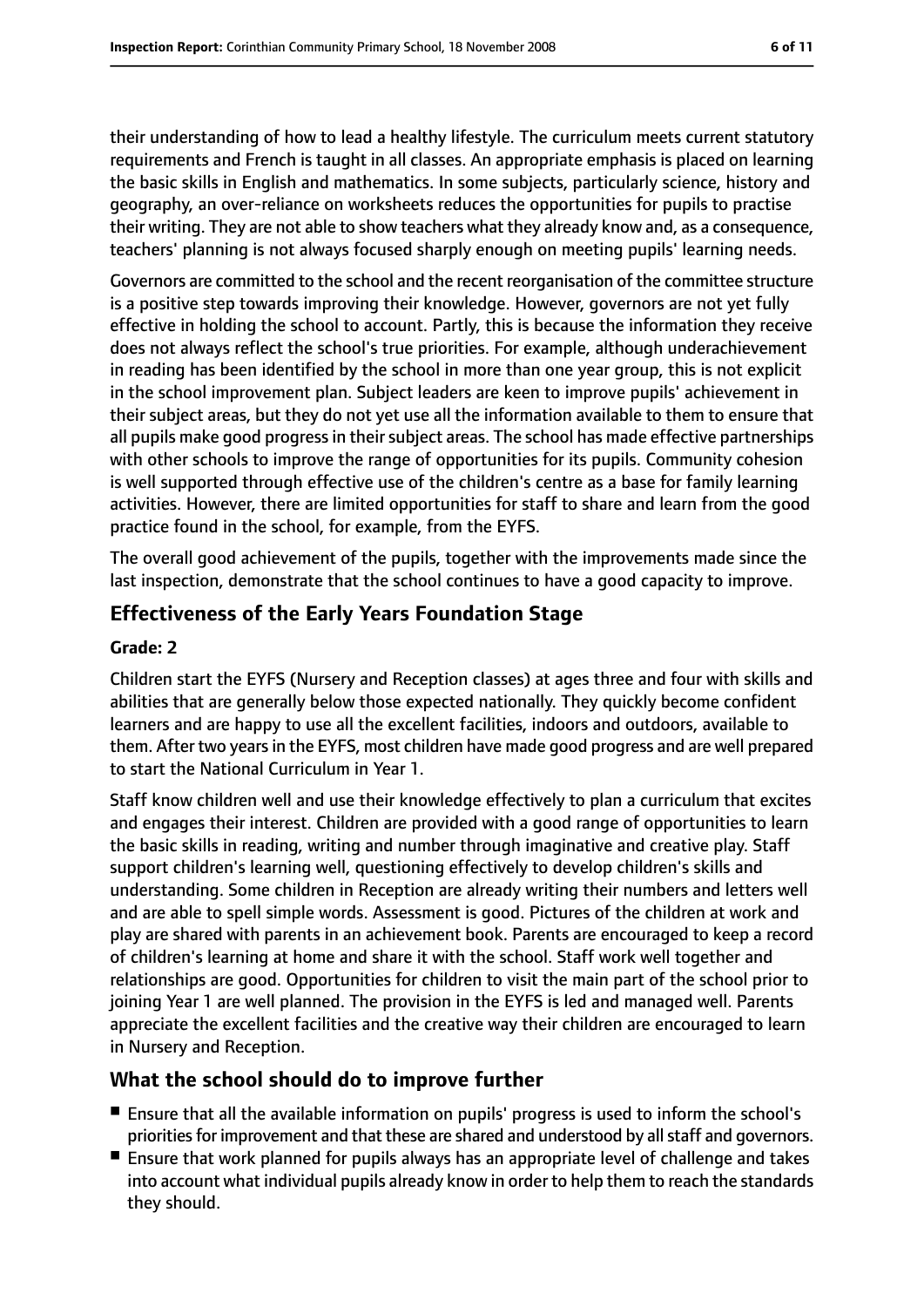■ Provide more opportunities for staff to share good practice, particularly to improve the transition between the EYFS and Year 1.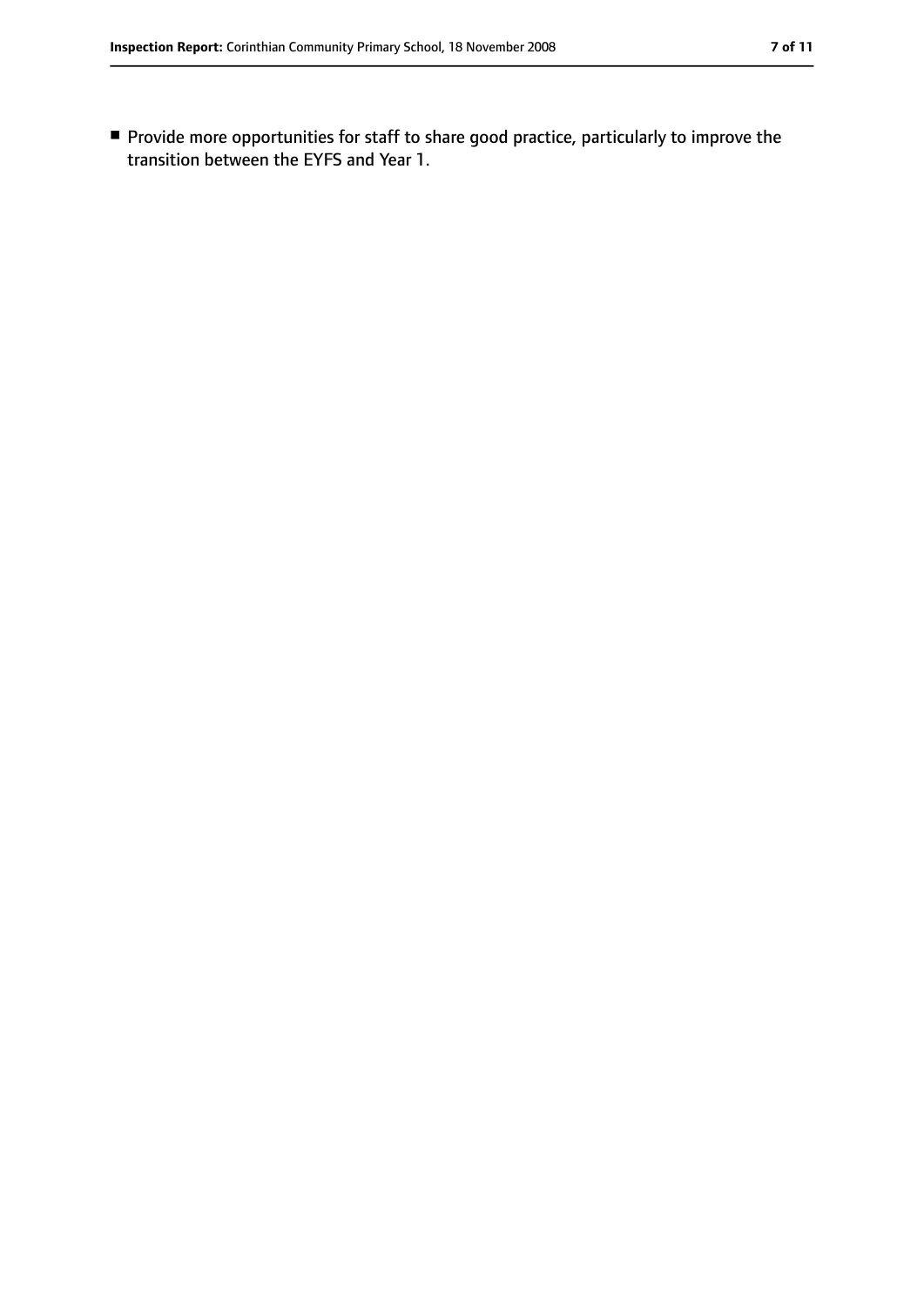**Any complaints about the inspection or the report should be made following the procedures set out in the guidance 'Complaints about school inspection', which is available from Ofsted's website: www.ofsted.gov.uk.**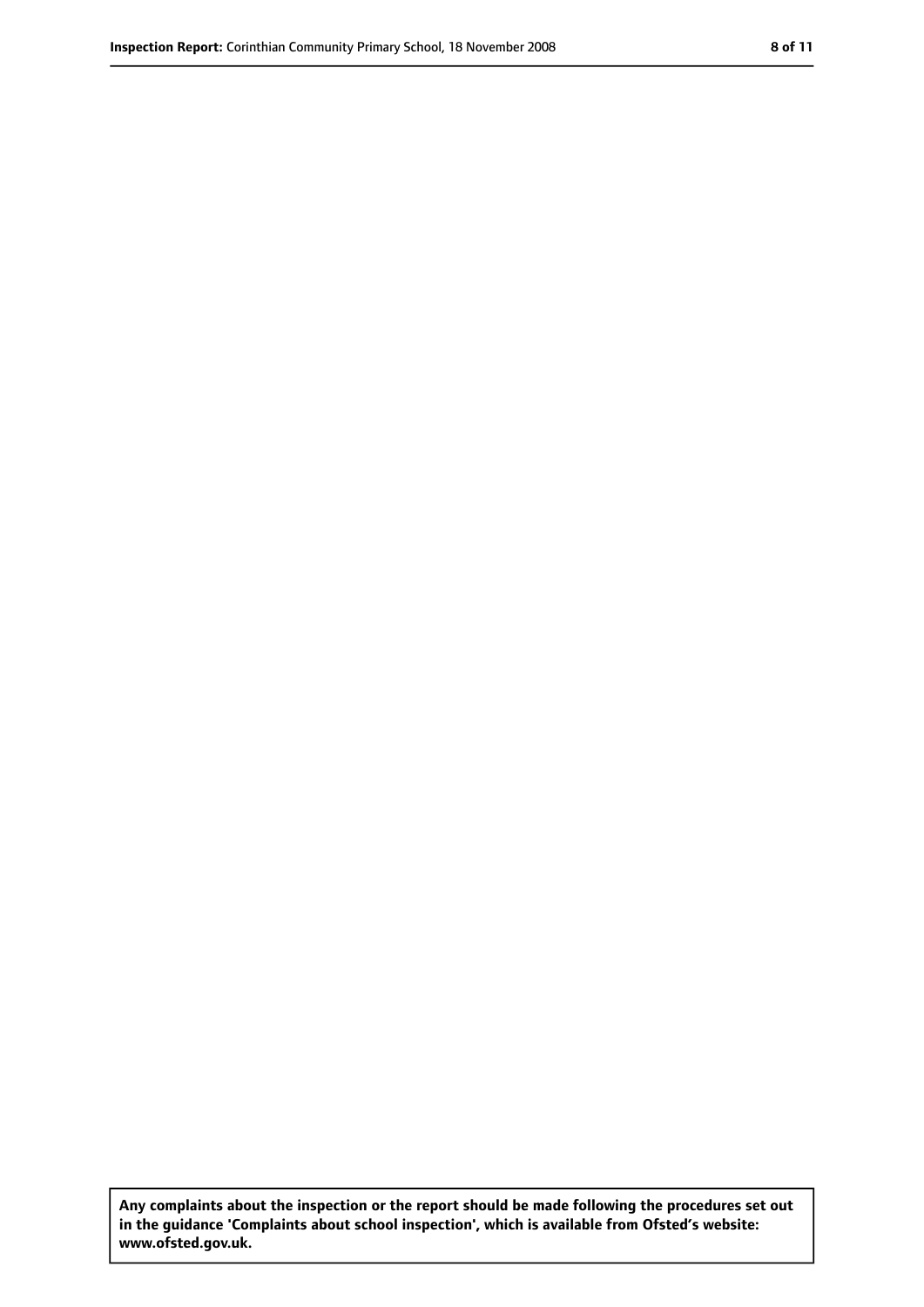# **Inspection judgements**

| Key to judgements: grade 1 is outstanding, grade 2 good, grade 3 satisfactory, and | <b>School</b> |
|------------------------------------------------------------------------------------|---------------|
| arade 4 inadequate                                                                 | Overall       |

#### **Overall effectiveness**

| How effective, efficient and inclusive is the provision of<br>education, integrated care and any extended services in meeting the<br>needs of learners? |     |
|---------------------------------------------------------------------------------------------------------------------------------------------------------|-----|
| Effective steps have been taken to promote improvement since the last<br>inspection                                                                     | Yes |
| How well does the school work in partnership with others to promote learners'<br>well being?                                                            |     |
| The capacity to make any necessary improvements                                                                                                         |     |

### **Effectiveness of the Early Years Foundation Stage**

| How effective is the provision in meeting the needs of children in the<br><b>EYFS?</b>       |  |
|----------------------------------------------------------------------------------------------|--|
| How well do children in the EYFS achieve?                                                    |  |
| How good are the overall personal development and well-being of the children<br>in the EYFS? |  |
| How effectively are children in the EYFS helped to learn and develop?                        |  |
| How effectively is the welfare of children in the EYFS promoted?                             |  |
| How effectively is provision in the EYFS led and managed?                                    |  |

#### **Achievement and standards**

| How well do learners achieve?                                                                               |  |
|-------------------------------------------------------------------------------------------------------------|--|
| The standards <sup>1</sup> reached by learners                                                              |  |
| How well learners make progress, taking account of any significant variations<br>between groups of learners |  |
| How well learners with learning difficulties and/or disabilities make progress                              |  |

<sup>&</sup>lt;sup>1</sup>Grade 1 - Exceptionally and consistently high; Grade 2 - Generally above average with none significantly below average; Grade 3 - Broadly average to below average; Grade 4 - Exceptionally low.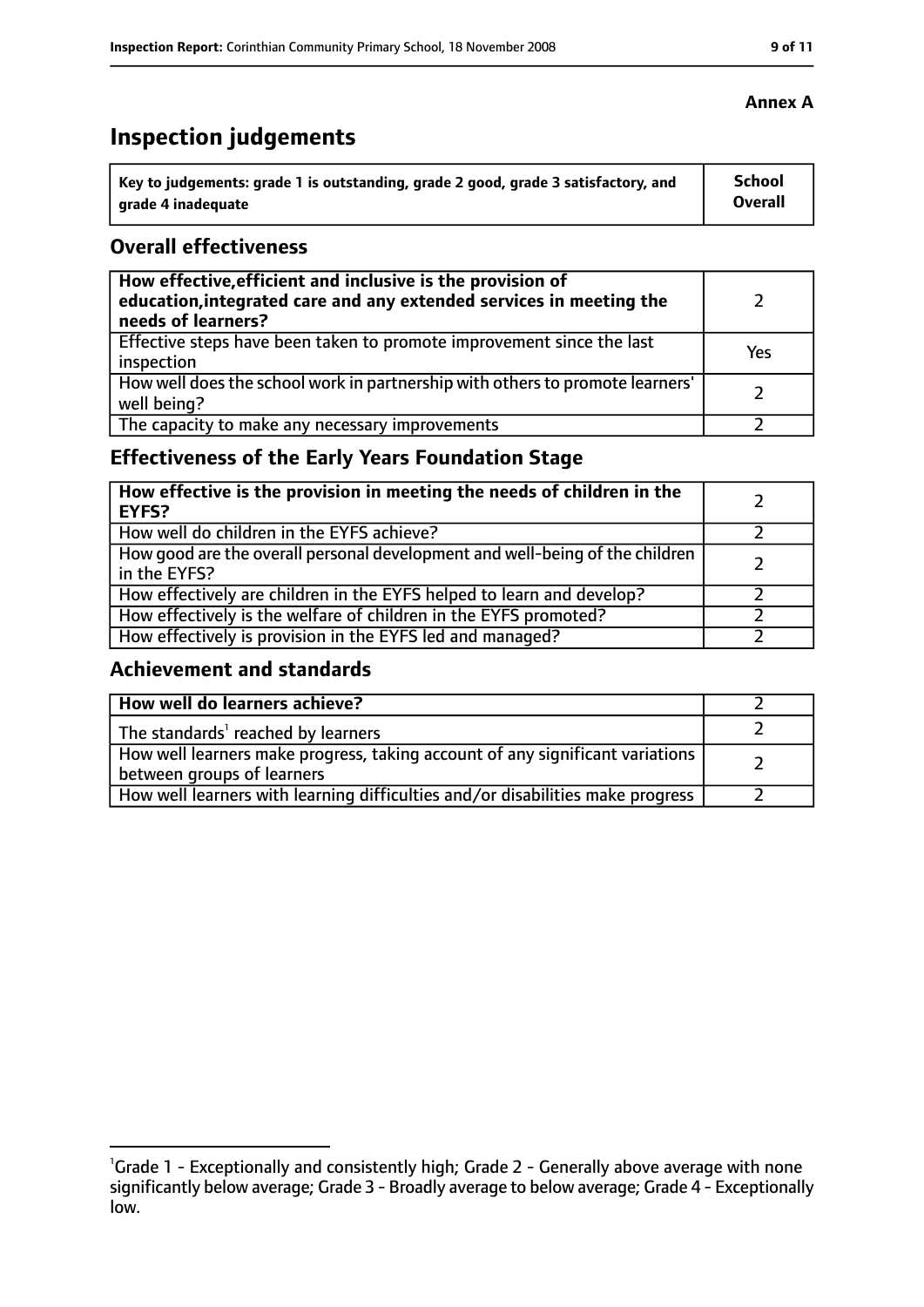### **Personal development and well-being**

| How good are the overall personal development and well-being of the<br>learners?                                 |  |
|------------------------------------------------------------------------------------------------------------------|--|
| The extent of learners' spiritual, moral, social and cultural development                                        |  |
| The extent to which learners adopt healthy lifestyles                                                            |  |
| The extent to which learners adopt safe practices                                                                |  |
| The extent to which learners enjoy their education                                                               |  |
| The attendance of learners                                                                                       |  |
| The behaviour of learners                                                                                        |  |
| The extent to which learners make a positive contribution to the community                                       |  |
| How well learners develop workplace and other skills that will contribute to<br>their future economic well-being |  |

# **The quality of provision**

| How effective are teaching and learning in meeting the full range of<br>learners' needs?              |  |
|-------------------------------------------------------------------------------------------------------|--|
| How well do the curriculum and other activities meet the range of needs and<br>interests of learners? |  |
| How well are learners cared for, quided and supported?                                                |  |

### **Leadership and management**

| How effective are leadership and management in raising achievement<br>and supporting all learners?                                              |     |
|-------------------------------------------------------------------------------------------------------------------------------------------------|-----|
| How effectively leaders and managers at all levels set clear direction leading<br>to improvement and promote high quality of care and education |     |
| How effectively leaders and managers use challenging targets to raise standards                                                                 | 3   |
| The effectiveness of the school's self-evaluation                                                                                               |     |
| How well equality of opportunity is promoted and discrimination eliminated                                                                      |     |
| How well does the school contribute to community cohesion?                                                                                      |     |
| How effectively and efficiently resources, including staff, are deployed to<br>achieve value for money                                          |     |
| The extent to which governors and other supervisory boards discharge their<br>responsibilities                                                  | 3   |
| Do procedures for safequarding learners meet current government<br>requirements?                                                                | Yes |
| Does this school require special measures?                                                                                                      | No  |
| Does this school require a notice to improve?                                                                                                   | No  |